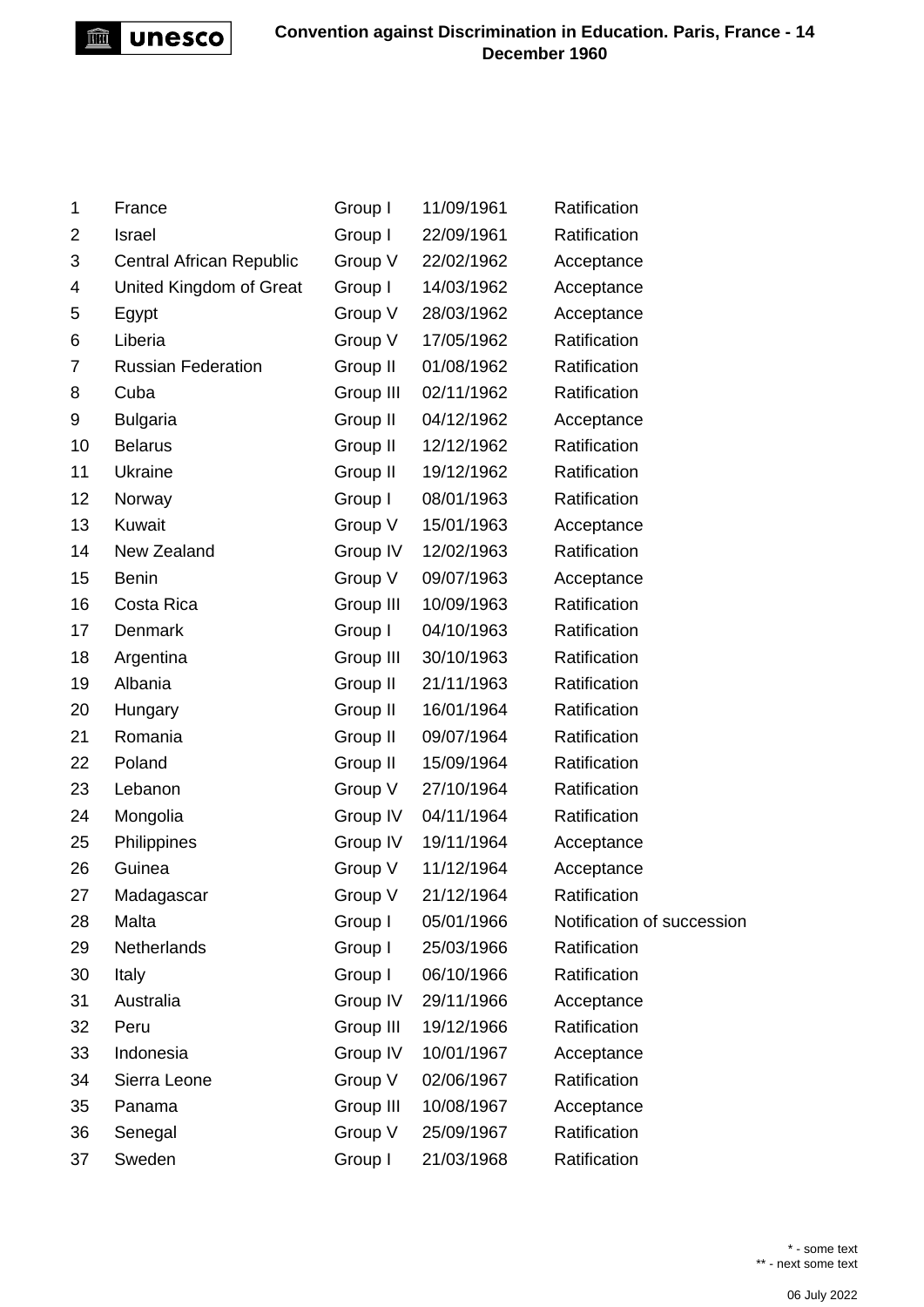

| 38 | <b>Brazil</b>              | Group III | 19/04/1968 | Ratification               |
|----|----------------------------|-----------|------------|----------------------------|
| 39 | Niger                      | Group V   | 16/07/1968 | Acceptance                 |
| 40 | Germany                    | Group I   | 17/07/1968 | Ratification               |
| 41 | Iran (Islamic Republic of) | Group IV  | 17/07/1968 | Acceptance                 |
| 42 | Morocco                    | Group V   | 30/08/1968 | Acceptance                 |
| 43 | Uganda                     | Group V   | 09/09/1968 | Acceptance                 |
| 44 | Congo                      | Group V   | 16/09/1968 | Ratification               |
| 45 | Venezuela (Bolivarian      | Group III | 16/12/1968 | Ratification               |
| 46 | Algeria                    | Group V   | 24/12/1968 | Acceptance                 |
| 47 | Spain                      | Group I   | 20/08/1969 | Acceptance                 |
| 48 | Tunisia                    | Group V   | 29/08/1969 | Ratification               |
| 49 | Nigeria                    | Group V   | 18/11/1969 | Acceptance                 |
| 50 | Luxembourg                 | Group I   | 20/01/1970 | Ratification               |
| 51 | Cyprus                     | Group I   | 09/06/1970 | Acceptance                 |
| 52 | <b>Mauritius</b>           | Group V   | 20/08/1970 | Notification of succession |
| 53 | Eswatini                   | Group V   | 08/10/1970 | Acceptance                 |
| 54 | Finland                    | Group I   | 18/10/1971 | Ratification               |
| 55 | Chile                      | Group III | 26/10/1971 | Ratification               |
| 56 | Libya                      | Group V   | 09/01/1973 | Ratification               |
| 57 | Saudi Arabia               | Group V   | 17/08/1973 | Ratification               |
| 58 | <b>Barbados</b>            | Group III | 24/06/1975 | Notification of succession |
| 59 | Jordan                     | Group V   | 06/04/1976 | Acceptance                 |
| 60 | Iraq                       | Group V   | 28/06/1977 | Ratification               |
| 61 | Dominican Republic         | Group III | 30/08/1977 | Ratification               |
| 62 | United Republic of         | Group V   | 03/01/1979 | Ratification               |
| 63 | Ecuador                    | Group III | 05/03/1979 | Acceptance                 |
| 64 | Portugal                   | Group I   | 08/01/1981 | Ratification               |
| 65 | Nicaragua                  | Group III | 28/09/1981 | Ratification               |
| 66 | Solomon Islands            | Group IV  | 19/03/1982 | Notification of succession |
| 67 | <b>Belize</b>              | Group III | 01/12/1982 | Notification of succession |
| 68 | Guatemala                  | Group III | 04/02/1983 | Ratification               |
| 69 | Dominica                   | Group III | 14/03/1983 | Notification of succession |
| 70 | Sri Lanka                  | Group IV  | 11/08/1983 | Acceptance                 |
| 71 | Saint Vincent and the      | Group III | 22/01/1985 | Notification of succession |
| 72 | Brunei Darussalam          | Group IV  | 25/01/1985 | Notification of succession |
| 73 | Croatia                    | Group II  | 06/07/1992 | Notification of succession |
| 74 | Tajikistan                 | Group II  | 28/08/1992 | Notification of succession |